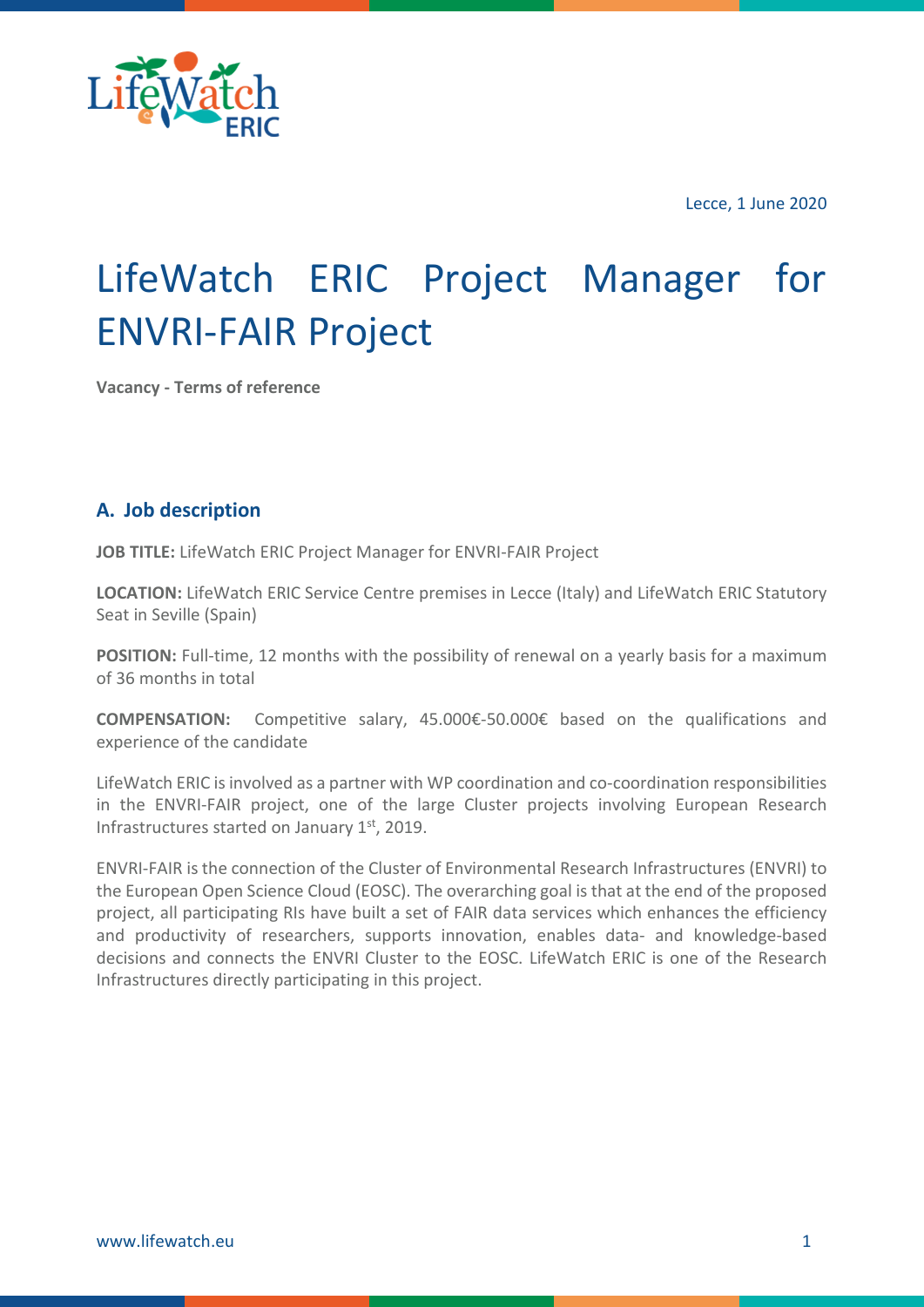

### **B. Main accountabilities**

- S/he will be responsible for the project management of all the activities that LifeWatch ERIC is in charge of regarding the ENVRI-FAIR project;
- S/he will work under the supervision of and directly report to the LifeWatch ERIC Principal Investigator for ENVRI-FAIR, Prof. Alberto Basset;
- S/he will report on obligations, deliverables and budget to the Statutory Seat Office, whenever s/he been asked and through the PI of ENVRI-FAIR project for LifeWatch ERIC;
- S/he will be the primary point of contact between LifeWatch ERIC and ENVRI-FAIR and will ensure appropriate communication amongst the entire project team and stakeholders to guarantee the successful completion of the project;
- S/he will be managing the day-to-day progress of the project, from planning through deployment;
- S/he will ensure that the project is managed in accordance with the agreed data management methodologies;
- S/he will be responsible for maintaining crucial project documents and track project deliverables using appropriate tools;
- S/he will monitor deadlines and report on the status of the project to all stakeholders.

#### **C. The ideal candidate should meet the following requirements**

- Have a university degree or equivalent qualifications, with a solid background in both ICT science and biodiversity and ecosystem science;
- Relevant previous professional experience as project manager or officer in international organizations and/or in research infrastructures and/or in large European/international projects, with particular reference to 7FP or Horizon 2020 ones;
- Relevant professional experience in a hands-on functional role involving any of the following: data curation and management, data-related quality assurance;
- Demonstrated organizational, problem solving and critical thinking skills;
- Proven organisation and communicative skills, keen in working in team and organising/coordinating teams, as well as working under tight deadlines, in international environment and multi-language contexts;
- Fluency in written and spoken English. Skills in other European working languages are beneficial;